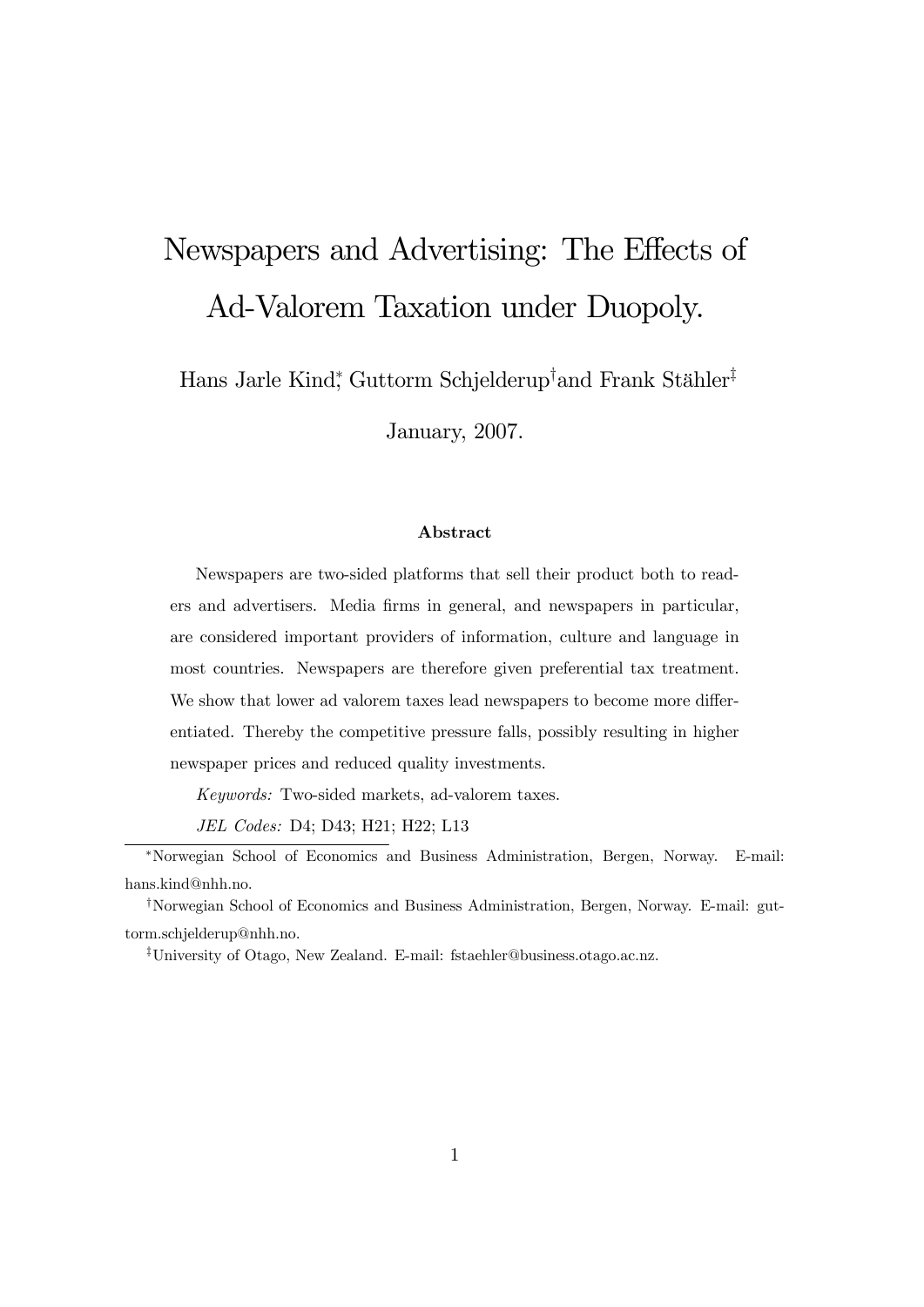### 1 Introduction

Conventional wisdom in public economics holds that governments can lower enduser prices by reducing commodity taxes. Relying on this insight, most countries give newspapers preferential tax treatment in the form of low ad-valorem taxes.1 The rationale for such lenient tax treatment is that newspapers are considered to be important providers of information, culture and language, and should be provided to readers at low prices. Little or no attention has been devoted to the possibility that preferential taxation may affect newspapers' choice of profiles (local versus global news coverage, say, or political versus non-political) and their investments to become more attractive to the readers ("quality investments").<sup>2</sup>

A particular feature of the newspaper business is that it derives income from two groups of customers: advertisers and readers.<sup>3</sup> Since advertisers find it more attractive to place ads in a newspaper the larger its circulation, newspapers are a prime example of a platform in a two-sided market.<sup>4</sup> A key result in the literature on two-sided markets is that the platform may find it profit-maximizing to charge prices from one customer group that are below marginal costs (think about free newspapers). Since profit-maximizing prices on the two sides of the market are interlinked, taxation of newspapers may have unconventional effects on strategic variables.

<sup>&</sup>lt;sup>1</sup>For example, in Germany newspapers are subject to a rate of  $7\%$  in contrast to the regular rate of 16%, whilst countries like the UK, Denmark and Norway exempt newspapers from value-added taxation (European Commission, 2004). Newspapers are also either fully or partially exempted from sales taxes in a number of U.S. states.

<sup>&</sup>lt;sup>2</sup>The lack of analysis of these issues is surprising, since taxation is known to affect quality choice and the intensity of competition. See e.g., Anderson, de Palma, and Kreider (2001a,b) and Delipalla and Keen (1992).

<sup>&</sup>lt;sup>3</sup>The share of advertising in total revenue in the press industry differs across countries, but is typically around 50 percent. See Albarran and Chan-Olmstead (1998).

<sup>4</sup>See Evans (2003a,b) or Rochet and Tirole (2003) for examples and classifications of two-sided platform firms.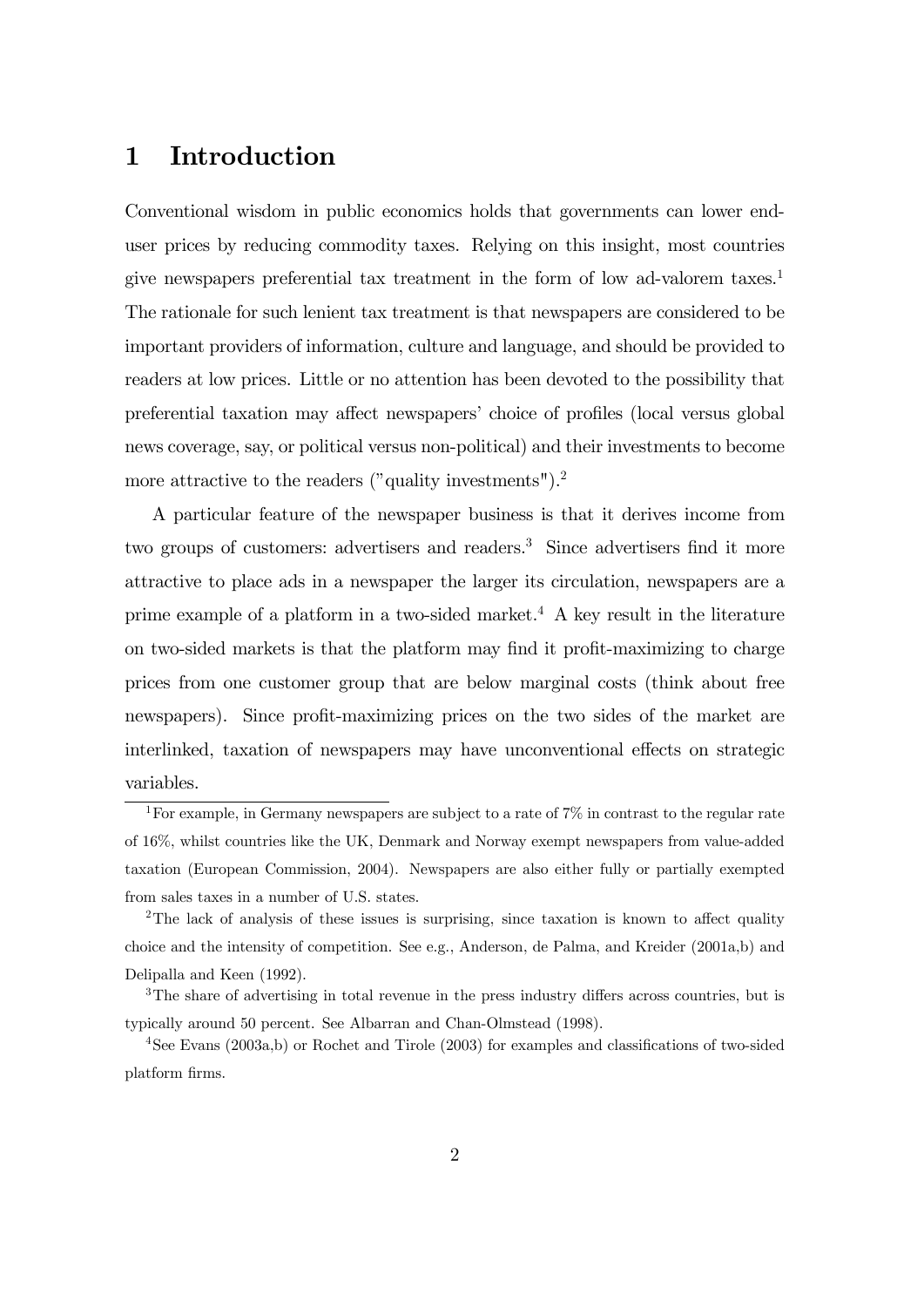In this paper we argue that the preferential tax treatment of newspapers increases media diversity, but may lead to higher newspaper prices and lower investments in quality. In order to show this we use a Hotelling-type framework with two competing newspapers and a continuum of consumers uniformly distributed along the unit line. The newspapers' choice of location on the line can be interpreted as describing their profiles, and we consider a three-stage game. At stage 1 each newspaper decides on its location on the Hotelling line and how much to invest in quality. At stage 2 the ad level is determined, and ad-revenue is assumed to be proportional to the number of readers. Then at stage 3 the newspapers compete in prices. A reduction in the advalorem tax rate for newspapers implies that the profitability of selling newspapers increases relative to the profitability of selling advertisements. As a consequence, it becomes less imperative for the newspapers to attract a large audience in order to sell advertising space. Instead, each newspaper wants to increase its earnings from the reader side of the market. It can do so by choosing a profile that differentiates it further away from its competitor in order to reduce the competitive pressure. Other things equal, this allows the newspaper to charge higher prices from its readership and to reduce quality investments.

Our analysis is related to a growing literature on the price-setting behavior of firms in two-sided markets, $5$  but this literature typically abstracts from taxation issues. The literature on commodity taxation, on the other hand, does not consider two-sided markets.<sup>6</sup> One exception is Kind *et al* (2006), who compare the effects of ad-valorem and specific taxes on newspapers in a monopoly setting. They find, contrary to popular beliefs, that a lower ad-valorem tax may increase the price of the newspaper and reduce sales, while a per-unit subsidy (or a lower specific tax) has the opposite effect. More closely related to our analysis is Gabszewicz et al

<sup>&</sup>lt;sup>5</sup>See for instance Rochet and Tirole (2003, 2004), Crampes, Haritchabalet and Jullien (2005), and Armstrong (2005).

 ${}^{6}E.g.,$  Keen and Delipalla (1992), Dierickx, Matutes and Neven (1998) and Anderson et al (2001a, 2001b). For a survey, see Fullerton and Metcalf (2002).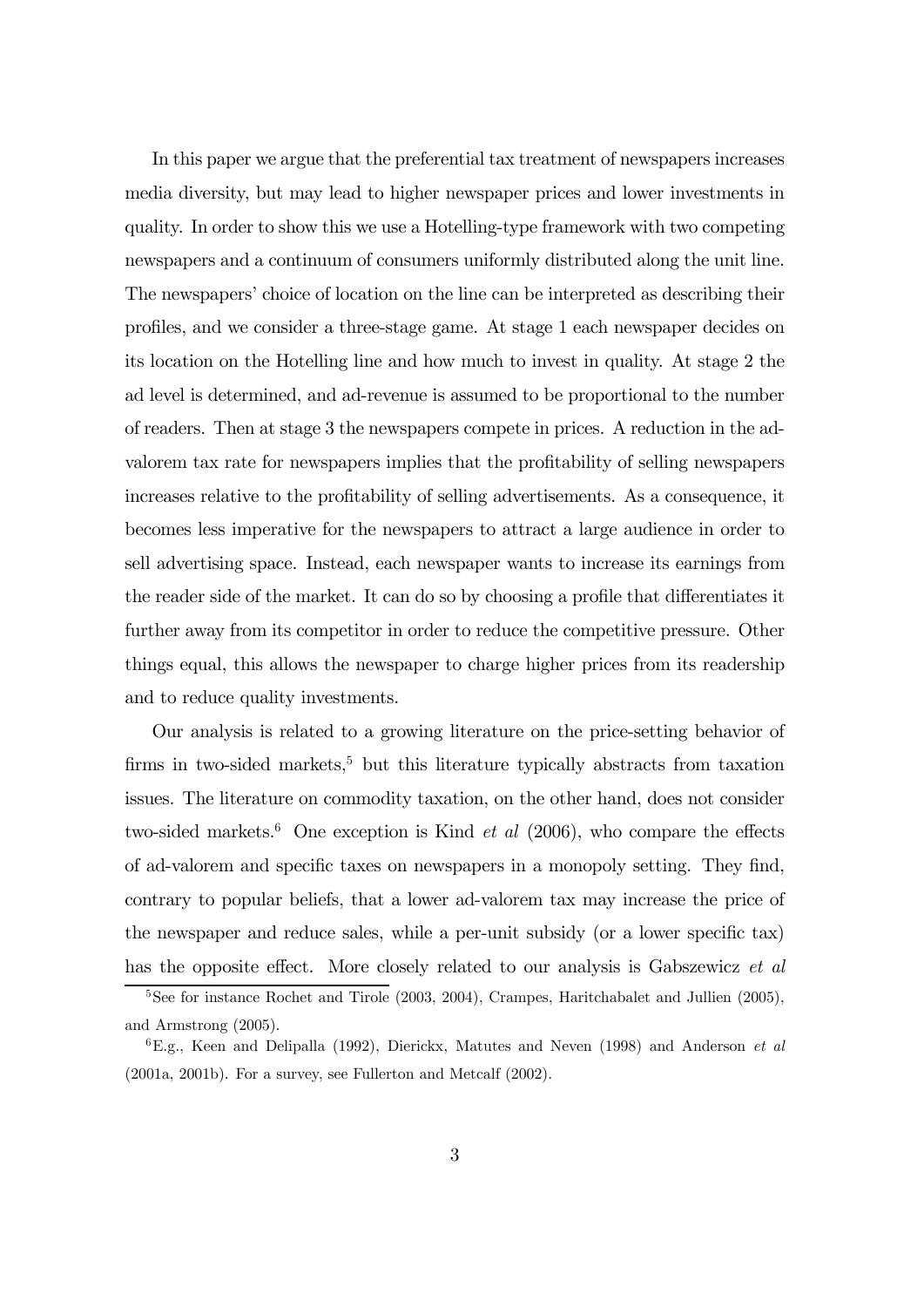(2001, 2002), who use the Hotelling model to analyze how the size of the advertising market affects the political profiles of newspapers. They find that the larger the ad-market, the more important it is for the newspapers to moderate their political profile. Thereby the newspapers are better able to serve the mass market and raise income from the advertising market.

This paper is organized as follows. The formal model is presented in Section 2, and Section 3 derives the newspapers' equilibrium prices, quality investments and profile choices. Section 4 analyzes the effects of changing the ad-valorem tax rate levied on newspapers and ads. Section 5 concludes.

# 2 The Model

We employ a standard Hotelling model with two competing media firms each selling a newspaper to readers and ad-inserts to advertisers. The readers are uniformly distributed along the unit line according to their political view; a consumer who is located at point 0 in Figure 1 is extremely left-wing, whilst a consumer located at 1 is extremely right-wing. Consumers with more moderate views are located closer to the center of the unit line. We assume that each reader buys the newspaper which has the profile which best corresponds to his political view.

The political profiles of newspapers 1 and 2 are given by points  $x_1$  and  $x_2$ , respectively, as illustrated in Figure 1. Throughout the paper, we assume that newspaper 2 is located to the right of newspaper 1;  $(1 - x_2) \ge x_1$ . The newspapers are perfect (horizontal) substitutes if  $x_1 + x_2 = 1$  and maximally (horizontally) differentiated if  $x_1 = x_2 = 0$ . More generally, an increase in  $x_1$  and/or  $x_2$  means that the newspapers become less horizontally differentiated, and vice versa.

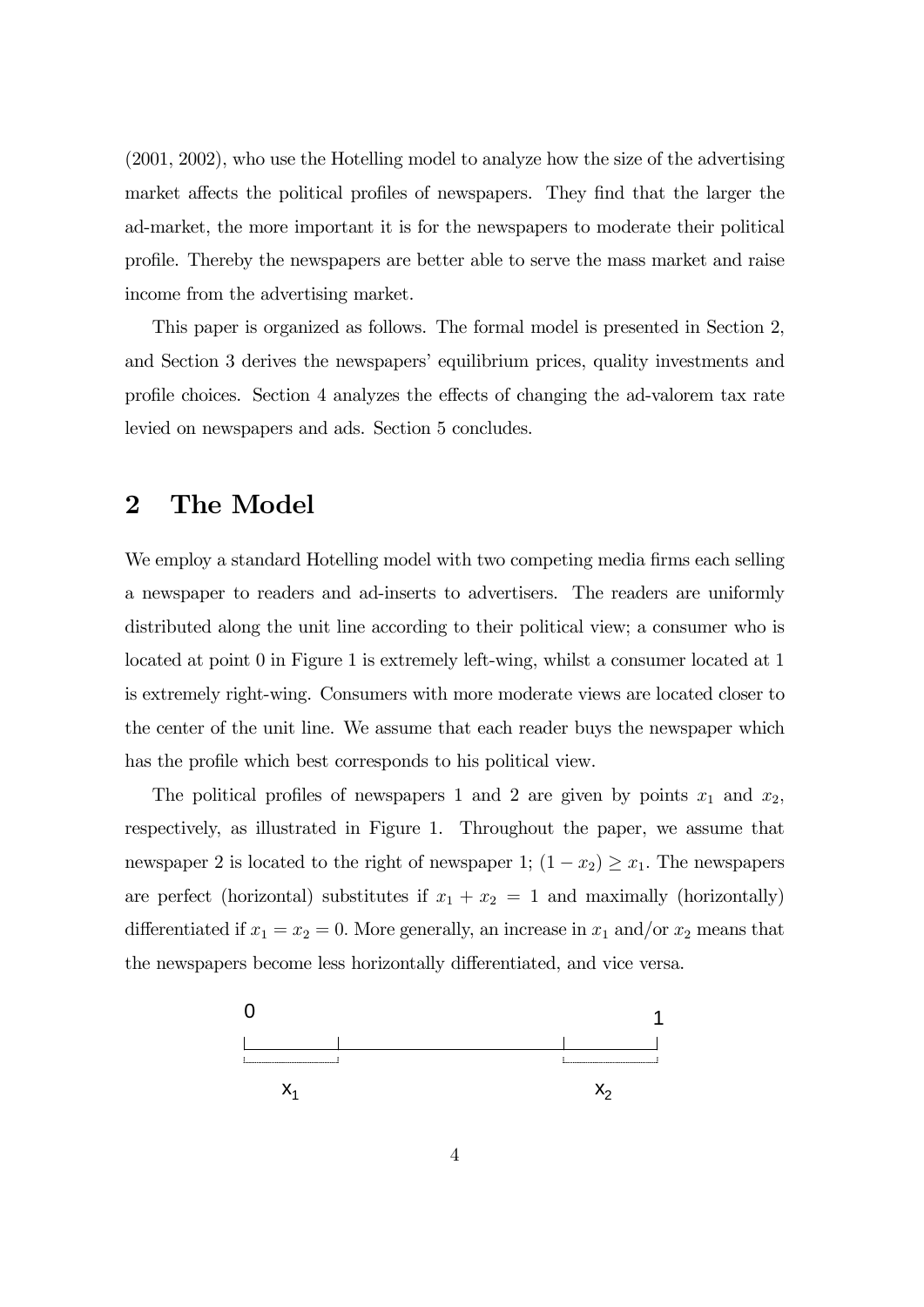The further away a newspaper profile is from the "ideal position" of a specific reader, the smaller is his utility from reading it. We shall model this utility loss by a distance cost parameter,  $t > 0$ . Letting  $p_i \geq 0$  denote the price and  $q_i \geq 0$ the quality level of newspaper  $i = 1, 2$ , we thus assume that the utility level of a consumer located at point  $x$  who buys newspaper  $i$  is given by

$$
U = v + q_i - p_i - t(x - d_i)^2,
$$
\n(1)

where  $d_1 = x_1, d_2 = 1 - x_2$ , and v is a positive constant. The squaring of the last term in (1) means that distance costs increase quadratically with the distance from the most preferred location.

Consumers have unit demand, and we assume that the parameter  $v$  is sufficiently large to ensure complete market coverage. This means that each consumer buys either newspaper 1 or newspaper 2. Let  $\tilde{x}$  denote the location of the consumer who is indifferent between buying newspaper 1 and newspaper 2;  $v+q_1-p_1-t(x_1-\tilde{x})^2$  =  $v + q_2 - p_2 - t(1 - x_2 - \tilde{x})^2$ . Consumers located to the left of  $\tilde{x}$   $(x < \tilde{x})$  consequently prefer newspaper 1, while consumers to the right of  $\tilde{x}$  ( $x > \tilde{x}$ ) prefer newspaper 2. From this we find that demand  $D_i$  for newspaper i equals

$$
D_i = x_i + \frac{1 - x_1 - x_2}{2} + \frac{p_j - p_i}{2t(1 - x_1 - x_2)} + \frac{q_i - q_j}{2t(1 - x_1 - x_2)}; i, j = 1, 2; i \neq j.
$$
 (2)

Advertisers may buy inserts in either or both newspapers, and newspaper i's gross advertising income is given by  $A_i$ . The willingness to pay for advertising depends on the number of readers and the advertising volume. We follow Peitz and Valletti  $(2004)$  and Anderson and Coate  $(2005)$  in assuming that newspaper *i* faces a simple downward-sloping demand curve for advertising per viewer. More specifically, letting  $r_i$  be the price of advertising per viewer and  $a_i$  the advertising volume, we have

$$
r_i = \alpha - \beta a_i \qquad (\alpha, \beta > 0). \tag{3}
$$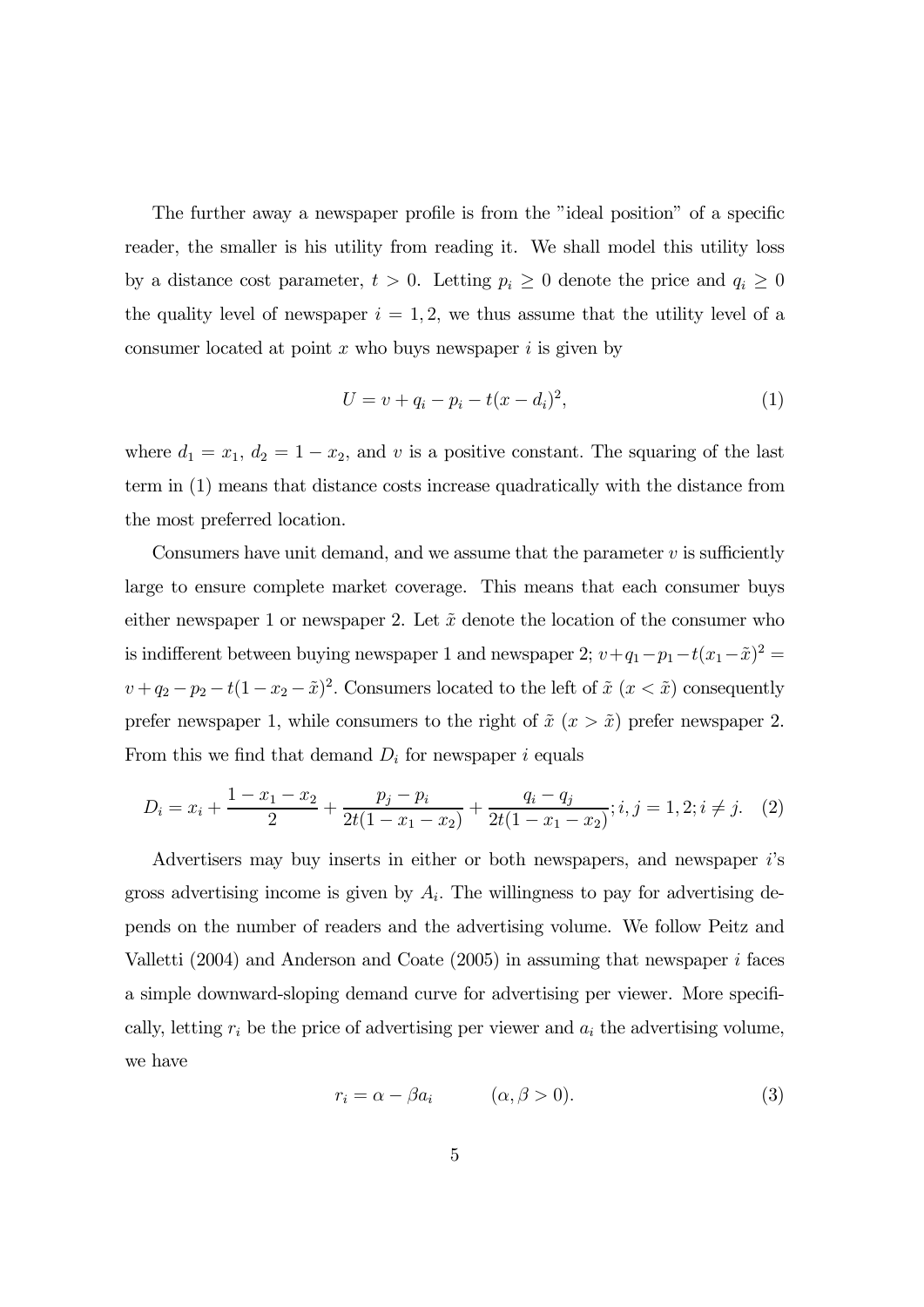With  $D_i$  readers, we consequently find that advertising income equals

$$
A_i = \left(\frac{\alpha - \beta a_i}{1 + T} - c_A\right) a_i D_i,
$$
\n(4)

where  $c_A \geq 0$  is the marginal cost of adverts, and  $T \geq 0$  is the ad-valorem tax on advertising. A higher  $\alpha$  or a smaller  $\beta$  can be interpreted as though the size of the ad market has increased. 7

The profit level of newspaper  $i$  is given by

$$
\pi_i = \left(\frac{p_i}{1+\tau} - c_N\right)D_i + A_i - \frac{\phi}{2}q_i^2,\tag{5}
$$

where  $\tau \geq 0$  is the ad-valorem tax rate on newspaper sales and  $c_N \geq 0$  is the marginal cost of printing and distributing the newspaper. The last term in (5) represents quality investment costs. We assume that the constant  $\phi > 0$  is sufficiently large to fulfill all second-order conditions for profit maximization.

### 3 Equilibrium

We use a sequential game with three stages, where at stage 1 each media platform decides on its newspaper profile and level of quality investment. Then at stage 2 they choose advertising levels, while newspaper prices are determined at stage 3.8 Since newspaper prices and thus the number of copies sold are the outcome of the final stage, the sequencing of the game implies that the platforms cannot commit to a certain number of readers or write contracts with advertisers which depend on the number of copies. However, we assume that the advertisers correctly anticipate the number of readers. In practice a proxy for such anticipation is the use of weekly, monthly and yearly circulation numbers that newspapers in most countries make available for advertisers.

<sup>&</sup>lt;sup>7</sup>An increase in  $\alpha$  means that the willingness to pay for advertising becomes higher, while a reduction in  $\beta$  is equivalent to an increase in the number of advertisers.

<sup>8</sup>Gabszewicz et al. (2001, 2002) study newspapers choice of political profile, but do not model quality investments or taxes.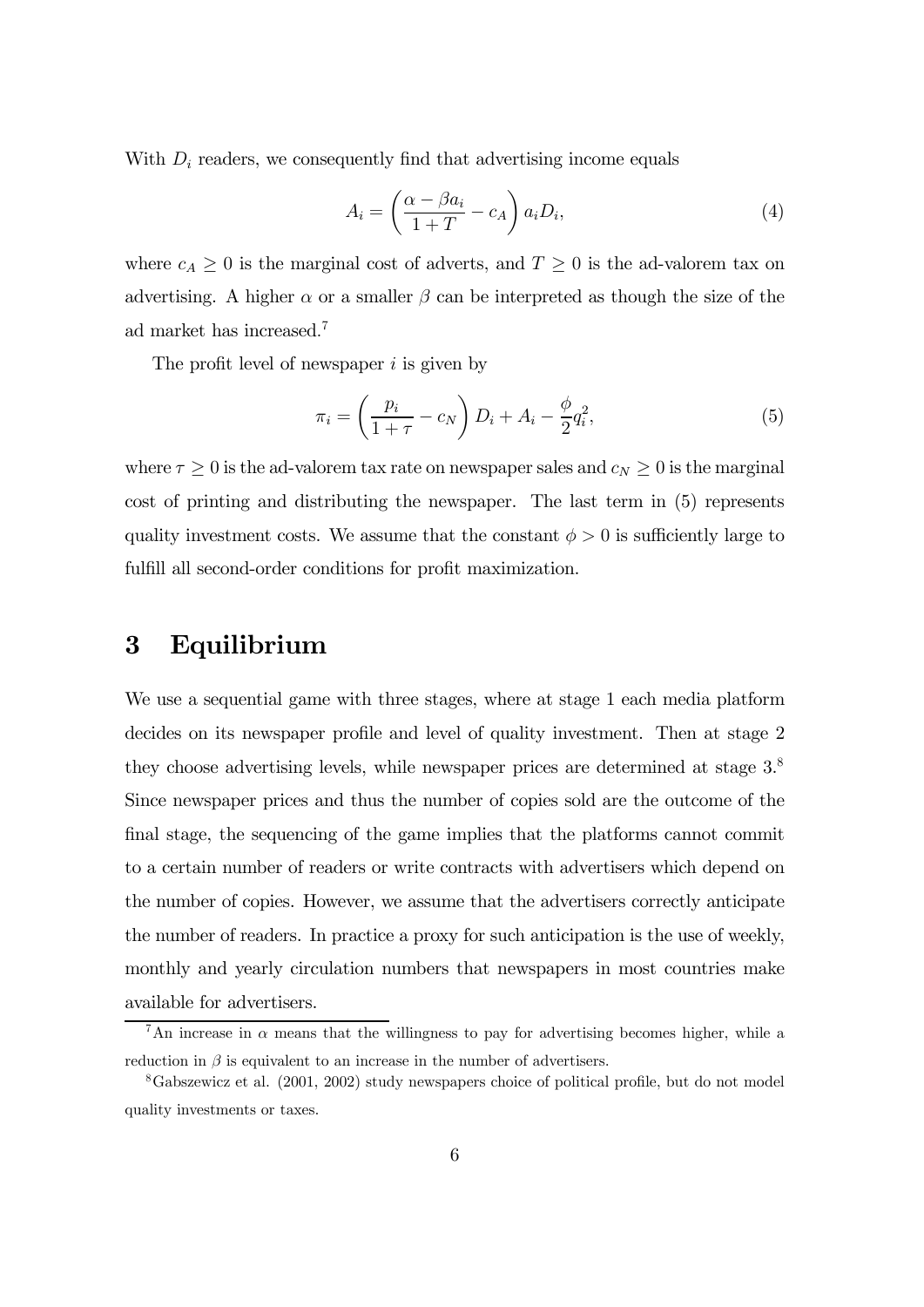Stage 3. Solving the game backwards, at stage 3 each newspaper takes profiles, quality investments and advertising levels as given when it decides on the newspaper price. Using (2) and (5) to solve  $\partial \pi_i/\partial p_i = 0$  we find

$$
p_i = c_N(1+\tau) + \frac{t(1-x_i-x_j)(3+x_i-x_j)}{3} + \frac{q_i-q_j}{3}, i, j = 1, 2; i \neq j.
$$
 (6)

where  $i, j = 1, 2$  and  $i \neq j$ .

Equation  $(6)$  shows that the price of newspaper i depends positively on how differentiated it is from its rival, both horizontally and vertically  $(\partial p_i/\partial x_i < 0$  and  $\partial p_i/\partial q_i > 0$ ). We also see that the consumer price is increasing in newspaper taxes  $(\partial p_i/\partial \tau > 0)$  for given locations and quality investments. Apparently, this lends support to a public policy of imposing low value-added taxes on newspapers in order to reduce their prices.

Stage 2. At the second stage each platform sells advertising space. Substituting equations (4) and (6) into (5) and solving  $\partial \pi_i/\partial a_i = 0$ , we find that the profitmaximizing advertising volume equals

$$
a_i = \frac{\alpha - c_A \left(1 + T\right)}{2\beta}.\tag{7}
$$

From (7) we see that the level of advertising  $(a_i)$  is decreasing in the ad-valorem tax T, but increasing in the size of the advertising market  $(\alpha)$ . Making use of equation (7) in (4), we can rewrite total advertising profit for each platform as

$$
A_{i} = \frac{\left[\alpha - c_{A} \left(1 + T\right)\right]^{2}}{4 \left(1 + T\right) \beta} D_{i}.
$$
\n(8)

From equations (5) and (8) we can now derive revenue per reader  $R_i$  in each platform as

$$
R_i = \left(\frac{p_i}{1+\tau} - c_N\right) + \frac{\left[\alpha - c_A\left(1+T\right)\right]^2}{4\left(1+T\right)\beta},
$$

where it is useful to note that revenue per reader falls following a rise in either of the two ad-valorem tax rates.<sup>9</sup>

<sup>9</sup>It is easily verified that  $\frac{\partial R(\tau, T)}{\partial \tau} < 0$  and  $\frac{\partial R(\tau, T)}{\partial dT} < 0$ .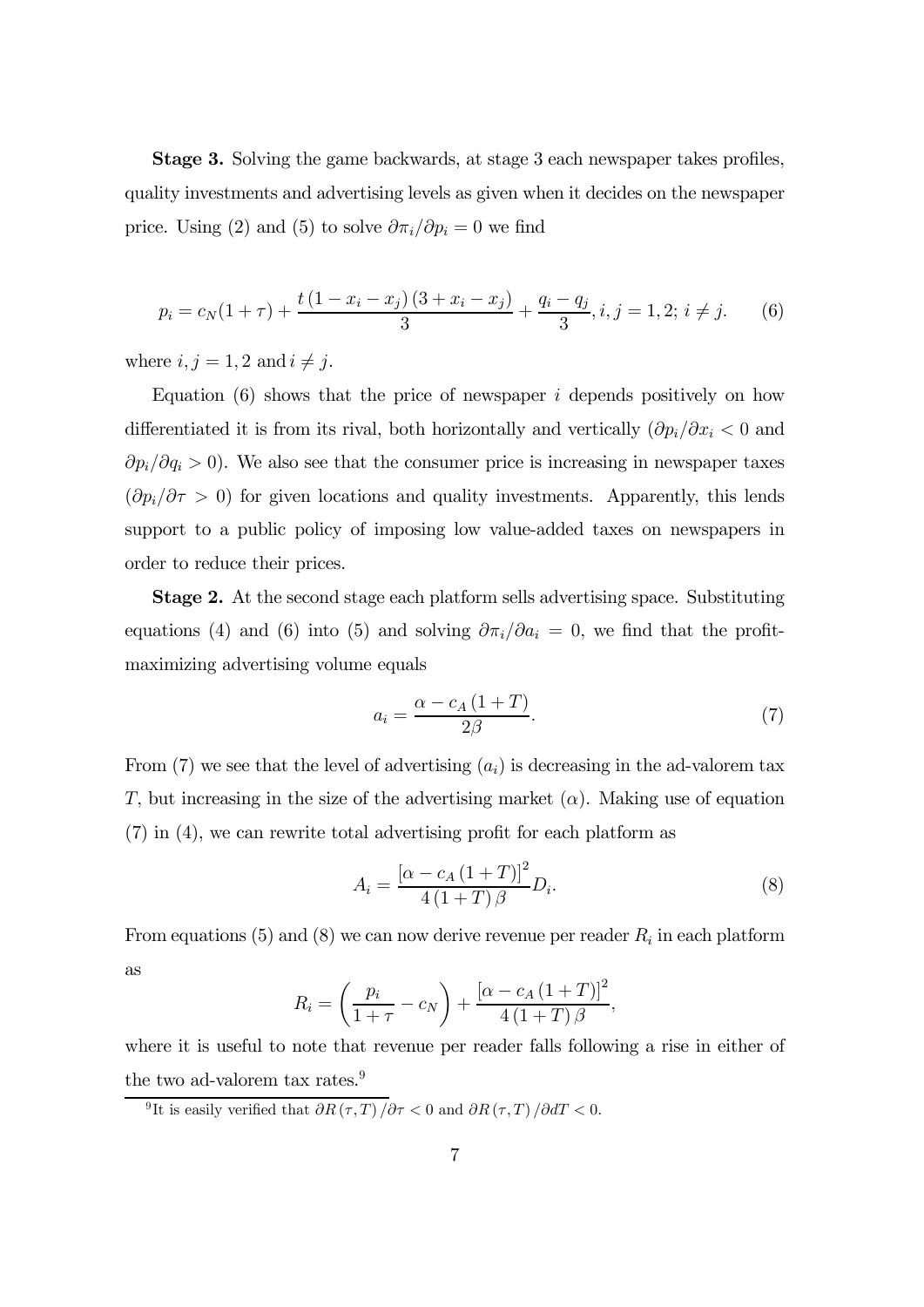Stage 1. At the first stage the two media platforms choose their profiles and quality investment levels. The first-order conditions are found by solving  $\partial \pi_i^* / \partial x_i =$  $\partial \pi_i^* / \partial q_i = 0$   $(i = 1, 2)$ , where  $\pi_i^*$  denotes profits given optimal prices and ad levels.

Starting with each newspaper's choice of profile (horizontal dimension), we note that

$$
\frac{\partial \pi_i^*}{\partial x_i} = \underbrace{\left(\frac{p_i}{1+\tau} - c_N\right)}_{\text{(I) Reader market (-)}} \left[\begin{array}{c}\n\frac{\partial D_i}{\partial D_i} & \text{strategies effect} \\
\frac{\partial D_i}{\partial x_i} & \frac{\partial D_i}{\partial p_j} \frac{d p_j}{d x_i} \\
\vdots \\
\frac{\partial D_i}{\partial x_i} & \frac{\partial A_i}{\partial D_i} \frac{d D_i}{d x_i} \\
\vdots \\
\frac{\partial A_i}{\partial x_i} & \text{(II) Add market (+)}\n\end{array}\right]
$$
\n
$$
(9)
$$

Terms  $(I)$  and  $(II)$  in equation  $(9)$  measure the marginal profit for newspaper i in the reader and ad market, respectively, of choosing a profile which is closer to that of the rival. Following the convention in the Hotelling literature, the two terms in the square bracket of equation (9) are labelled the direct and the strategic effect, respectively. The direct effect is positive, other things equal, and captures the fact that the newspaper increases its market share by moving closer to its rival. However, the smaller the distance between the firms, the lower is the price that the rival will charge  $(dp_j/dx_i < 0)$ . The strategic effect is therefore negative.

It is well known from the principle of maximum differentiation that the strategic effect dominates over the demand effect (*e.g.* Tirole, 1988). Expression (I) in equation (9) is therefore negative. Expression (II), on the other hand, is positive (see Appendix for a proof). The reason is that the newspaper gets a larger readership and consequently earns a higher profit in the ad market if it moves closer to its rival. A large ad market may therefore give rise to the principle of minimum differentiation, as discussed by Gabszewicz et al  $(2001, 2002)$ .

Next, differentiating profit with respect to quality investments (the vertical dimension) we find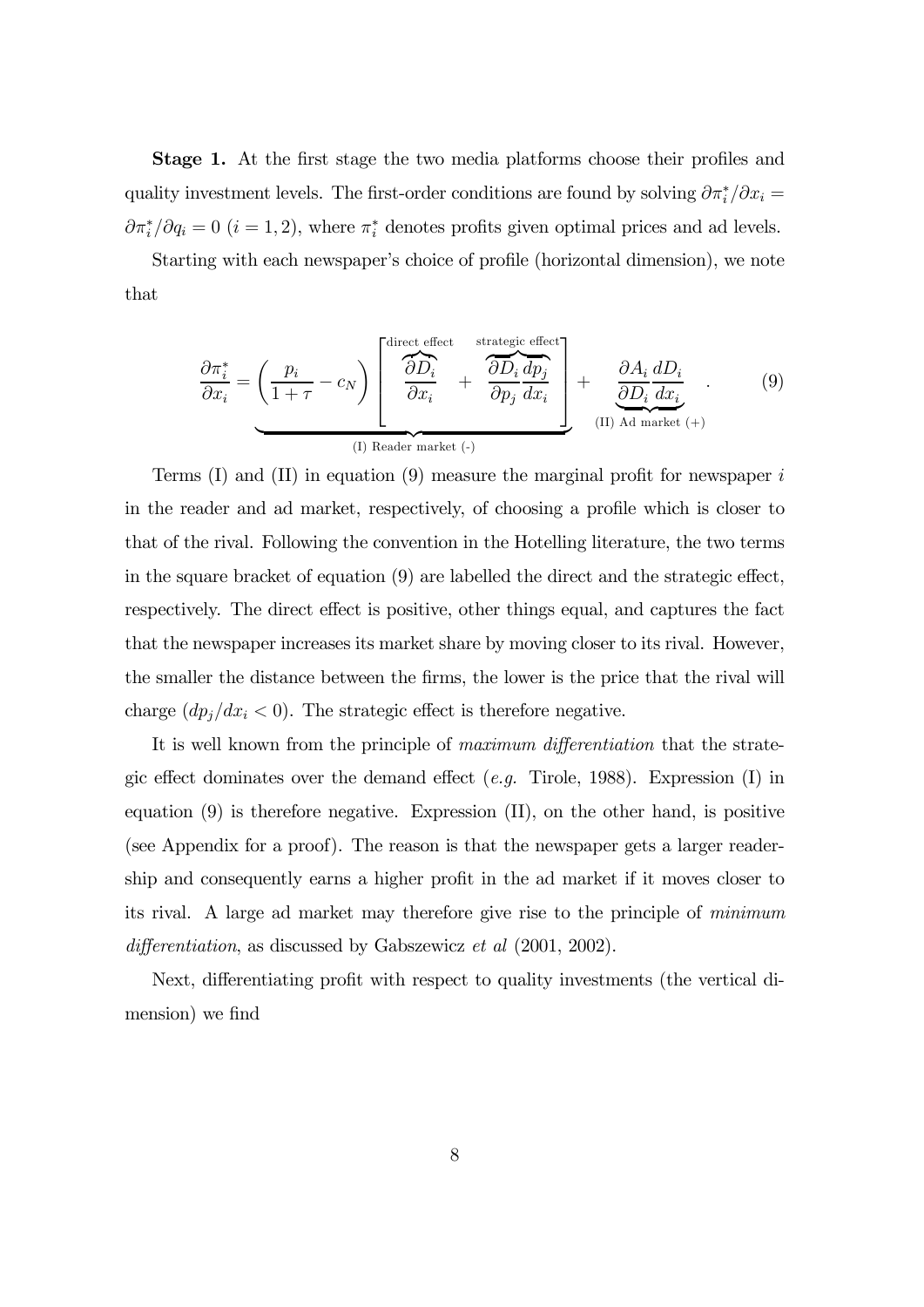$$
\frac{\partial \pi_i^*}{\partial q_i} = \left(\frac{p_i}{1+\tau} - c_N\right) \left[ \underbrace{\frac{\partial D_i}{\partial p_i}}_{(I)} + \underbrace{\frac{\partial D_i}{\partial p_j} \frac{dp_j}{dx_i}}_{(II): \text{ Rader market } (+)} + \underbrace{\frac{\partial A_i}{\partial D_i} \frac{dD_i}{dq_i}}_{(II): \text{Ad market } (+)} - \phi q_i \right] \tag{10}
$$

The square bracket in (10) shows that there is a direct and a strategic effect also for quality investments; demand for newspaper  $i$  increases if it invests more in quality, but the rival will respond by reducing its newspaper price. The latter reduces the positive effect of quality improvements, but the total effect is unambiguously positive. Therefore Expression (I) in (10) is positive (see Appendix).

Expression (II) is positive, too. The reason is that a higher investment level increases the size of the readership and thus revenue from ad-inserts: formally, we have

$$
\frac{\partial A_i}{\partial D_i} = \left(\frac{\alpha - \beta a_i}{1 + T} - c_A\right) a_i > 0
$$

and

$$
\frac{dD_i}{dq_i} = \frac{1}{6t(1 - x_1 - x_2)} > 0.
$$
\n(11)

Equation (11) contains the important message that  $dD_i/dq_i$  is increasing in  $x_1$  and  $x_2$ . This means that the demand-expanding effect of a given quality improvement is larger if the newspapers are good substitutes than if they are poor substitutes. The intuitive explanation is that the better substitutes the newspapers are, the more prone consumers are to shift from a low-quality to a high-quality newspaper. As we shall see later, this gives rise to a business-stealing effect which implies that each newspaper has greater incentives to make quality investments in order to capture readers from its rival the closer the newspapers are located on the Hotelling line.

In order to characterize the optimal profile and investment level we set (9) and (10) equal to zero. This yields the first-order conditions

$$
x_i^* = -\frac{1}{4} + \frac{\left(\alpha - c_A \left(1 + T\right)\right)^2 \left(1 + \tau\right)}{16\beta \left(1 + T\right)t},\tag{12}
$$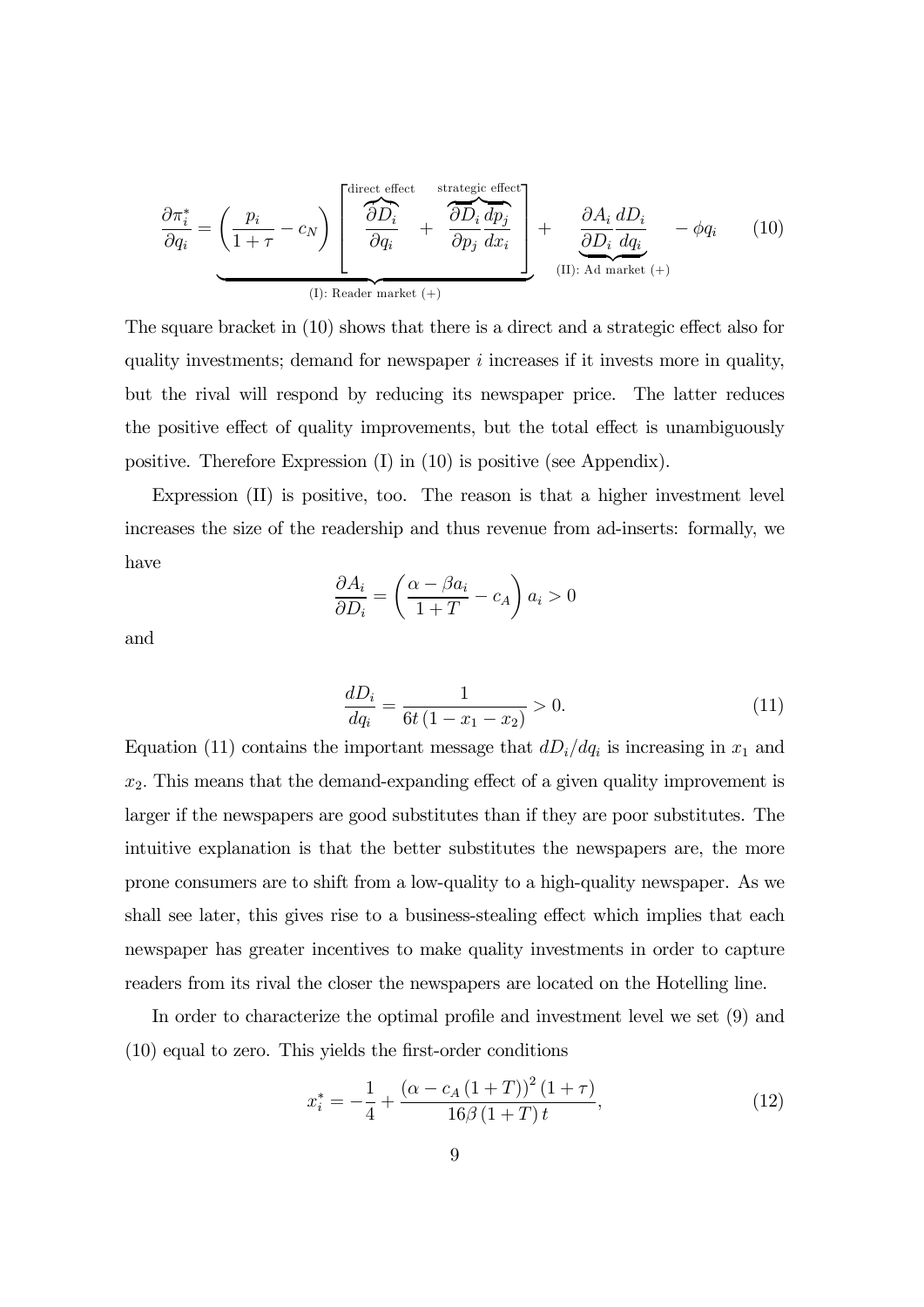and

$$
q_i^* = \frac{4t\beta (1+T)}{\left[12t\beta (1+T) - (\alpha - c_A(1+T))^2 (1+\tau)\right] (1+\tau)\phi}.
$$
 (13)

In order for (12) and (13) to describe an equilibrium the second-order condition for an optimum must hold (see Appendix). In addition, we must impose a restriction on the willingness to pay for advertising ( $\alpha$ ) which guarantees that  $x_i^* \in [0, 1/2]$ . This restriction amounts to requiring

$$
\begin{array}{rcl}\n\alpha & \leq & \alpha \leq \bar{\alpha}, \\
\alpha & \equiv & \sqrt{\frac{4t\beta(1+T)}{1+\tau}} + c_A(1+T), \\
\bar{\alpha} & \equiv & \sqrt{\frac{12t\beta(1+T)}{1+\tau}} + c_A(1+T).\n\end{array} \tag{14}
$$

If demand for advertising is sufficiently small ( $\alpha \leq \underline{\alpha}$ ) equation (12) implies that the newspapers will be located at each end of the Hotelling line. However, the larger the advertising market, the closer the firms will locate to each other, and in the limit when  $\alpha$  approaches  $\bar{\alpha}$  we have  $x_i = 1/2$ .

The advertisers do not care about the quality of the newspaper *per se*; their only concern is the number of readers. The size of the ad market therefore has no direct effect on the firms' investment incentives. However, the newspapers will be less differentiated the larger the advertising market, and we know from equation (11) that less horizontal differentiation makes the business stealing motive for investing in quality improvements stronger. This explains why equation (13) implies that  $q_i^*$ is increasing in the size of the advertising market.

Summing up, we have:

Proposition 1 The newspapers will be less differentiated and make higher quality investments the larger the advertising market  $(dx_i^*/d\alpha > 0, dx_i^*/d\beta < 0$  and  $dq_i^* / d\alpha > 0, \, dq_i^* / d\beta < 0$ ).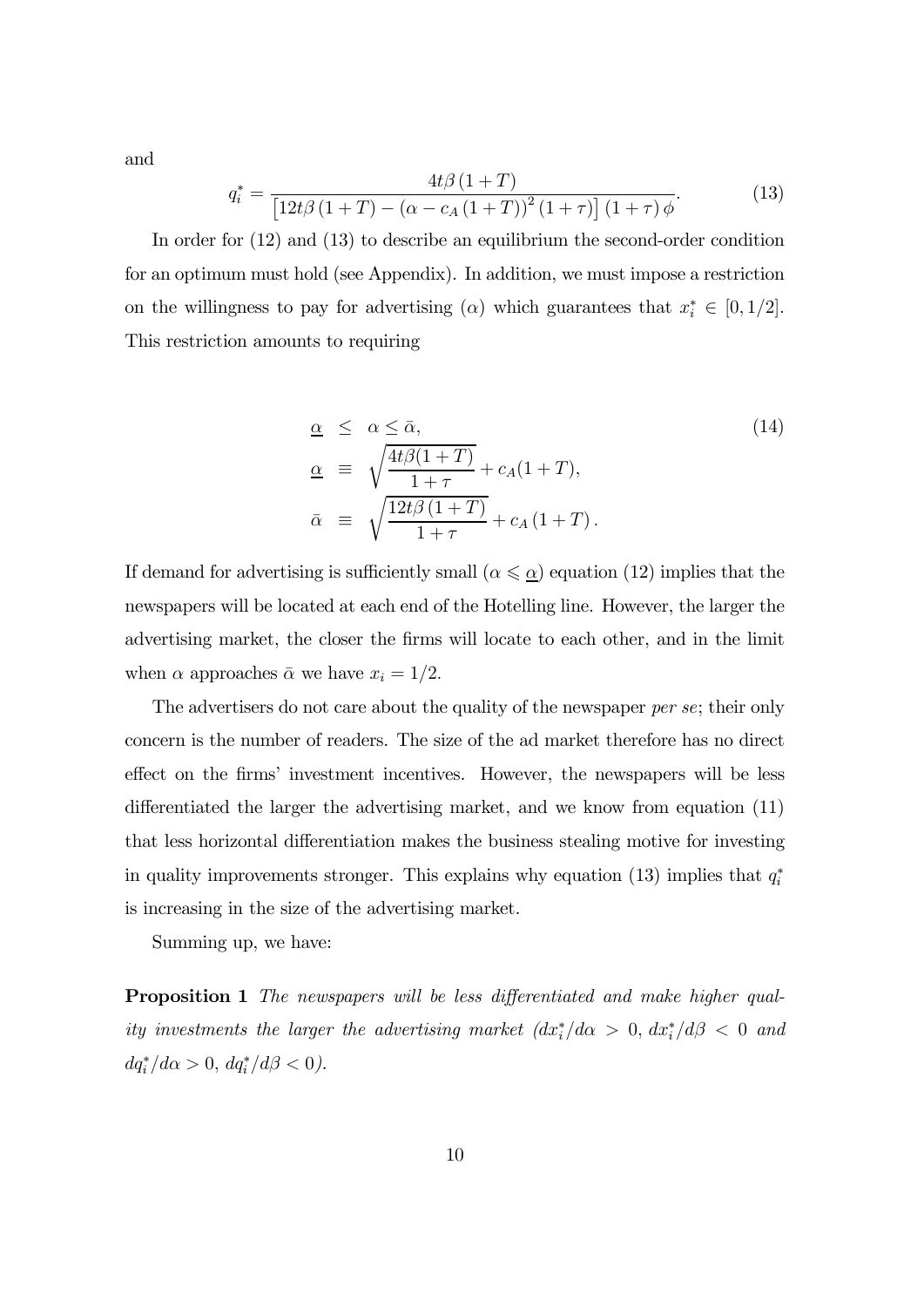The equilibrium values in the consumer and advertising markets are now found by inserting for  $(12)$  and  $(13)$  into  $(2)$ ,  $(6)$  and  $(8)$ :

$$
p_i^* = \frac{3}{2}t + c_N(1+\tau) - \frac{(\alpha - c_A(1+T))^2(1+\tau)}{8\beta(1+T)}
$$
(15)

$$
A_i^* = \frac{(\alpha - c_A (1+T))^2}{8\beta (1+T)}
$$
(16)

From (15) we immediately see the following:

#### Corollary 1 The newspaper price is decreasing in the size of the advertising market.

Corollary 1 simply reflects the fact that each media firm is willing to accept a low newspaper price in order to attract a larger number of readers if the advertising market is very profitable.

### 4 Effects of taxing media products

This section analyzes how higher ad-valorem taxes affect the newspapers' strategic choices. For this purpose, we treat locations, quality investments and newspaper prices as functions of the two exogenous tax rates, *i.e.*,  $x_i^*(\tau, T), q_i^*(\tau, T), p_i^*(\tau, T)$ . Let us first consider the newspapers' choice of location. From equation (12) we find that

$$
\frac{dx_i^*}{d\tau} = \frac{[\alpha - c_A (1+T)]^2}{16t\beta (1+T)} > 0.
$$
\n(17)

Equation (17) reflects the fact that higher value-added taxes on newspapers make the advertising market relatively more important for the media firms. Thereby it becomes more valuable to attract a large number of readers, inducing each newspaper to locate closer to its competitor. This relocation effect is clearly stronger the larger is the advertising market (higher  $\alpha$ , smaller  $\beta$ ).

What happens to the newspaper price if  $\tau$  goes up? Differentiating equation (15) we find

$$
\frac{dp_i^*}{d\tau} = c_N - \frac{\left[\alpha - c_A \left(1 + T\right)\right]^2}{8\beta \left(1 + T\right)}.
$$
\n(18)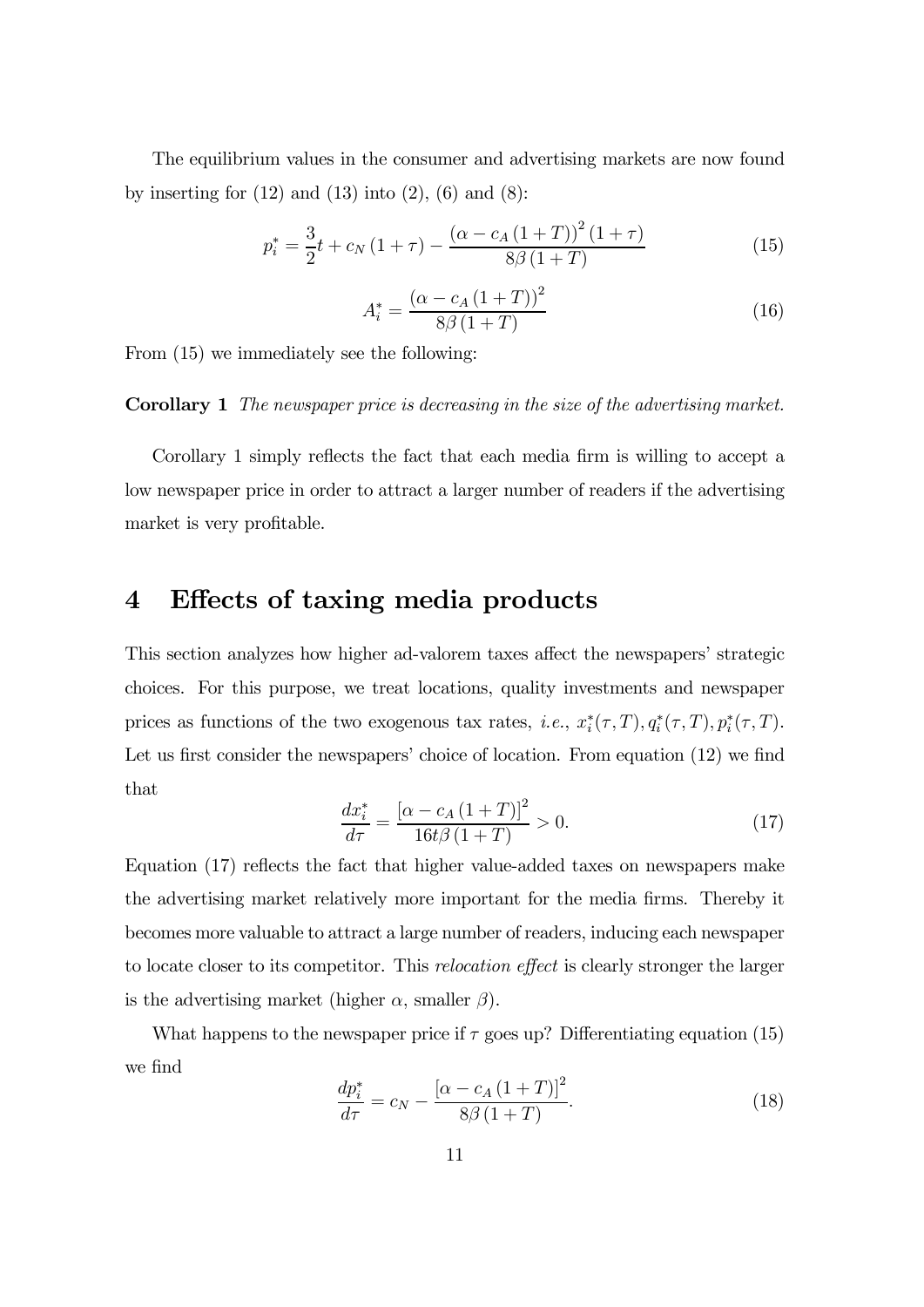As in a one-sided market, the direct effect of a higher  $\tau$  is to increase the newspaper price if marginal costs are positive. This is captured by the first term on the righthand side of  $(18)$ . However, the fact that the newspapers endogenously become less horizontally differentiated when  $\tau$  increases, means that there will be tougher price competition between the newspapers. This in turn tends to reduce the newspaper price, as shown by the second term on the right-hand side of (18).

The net effect depends on the relative strength of these two effects, and cannot be signed in general. However, equation (18) shows that the newspaper price is more likely to dominate and lead to a price reduction the larger the advertising market (because the relocation effect is then stronger). Specifically, it can be shown that  $dp_i^*/d\tau > 0$  if  $\alpha > \alpha_1 \equiv \sqrt{8\beta(1+T)c_N} + c_A(1+T)$ . This condition holds always if marginal costs are equal to zero  $(c_A = c_N = 0)$ .

The consequences of a higher  $\tau$  for the quality level of the newspapers are also ambiguous. On the one hand, the profit margin of the newspapers falls subsequent to a tax increase, other things equal. This has a negative effect on the incentives to invest in quality improvements. On the other hand, we have seen that the newspapers will locate closer to each other if  $\tau$  increases. To clearly see the implications of the latter for quality investments, we differentiate equation (13) to find

$$
\frac{dq_i^*}{d\tau} = 3(1+\tau)\phi q_i^2 \left(\frac{8}{3}\frac{dx_i^*}{d\tau} - \frac{1}{1+\tau}\right).
$$
 (19)

The larger  $dx_i^*/d\tau$ , the less differentiated the newspapers will be, and the stronger each newspaper's incentive will be to invest in quality in order to capture readers from its rival (business-stealing effect). This explains why the change in quality investments is proportional to the relocation effect. Since the relocation effect in turn is stronger the larger the advertising market, we find that a higher newspaper tax increases quality investments if the ad market is sufficiently large - combining equations (17) and (19) we have  $dq_i^*/d\tau > 0$  if  $\alpha > \alpha_2 \equiv \sqrt{\frac{6\beta(1+T)t}{1+\tau}} + c_A(1+T)$ .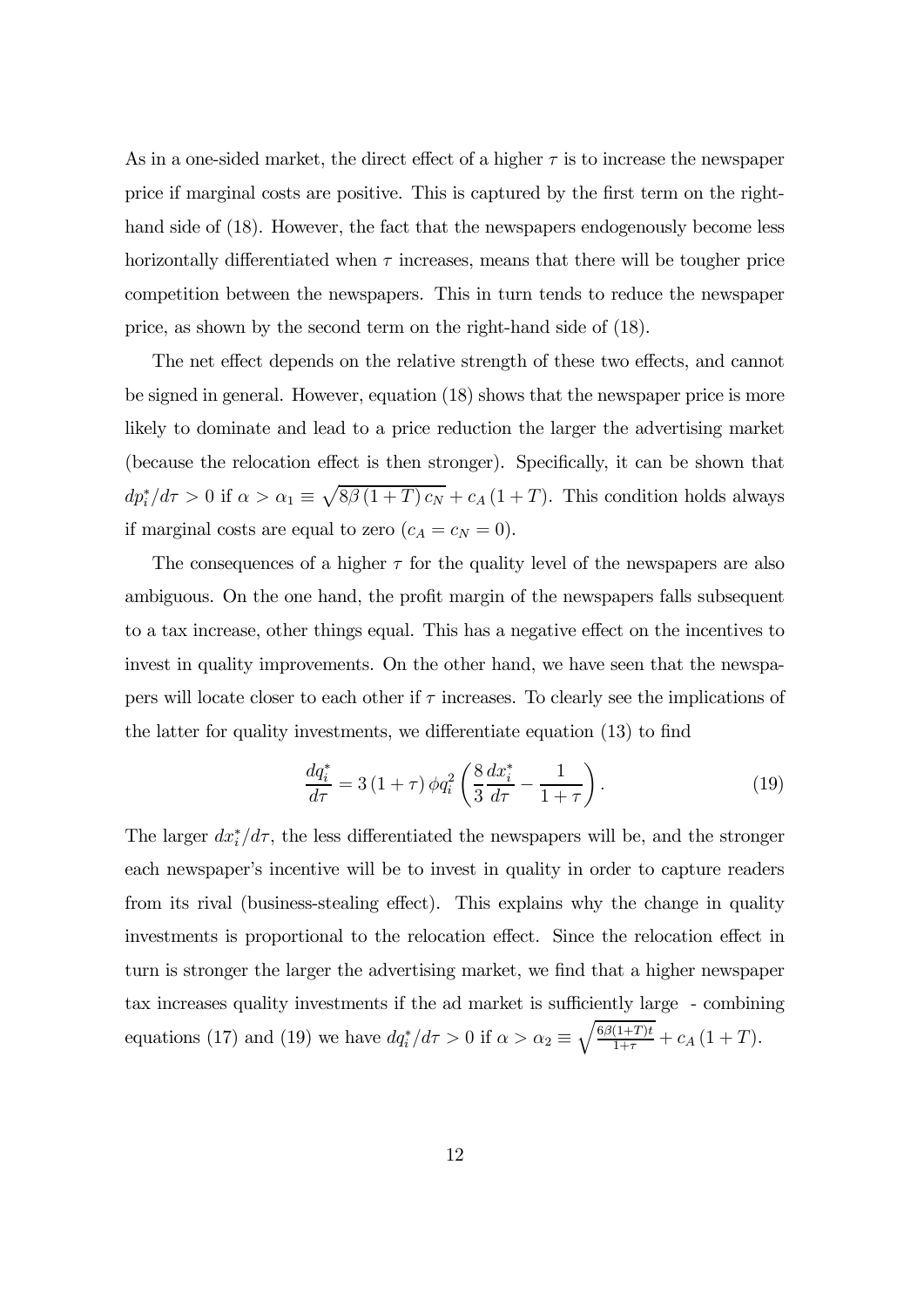We can now state:

**Proposition 2** Suppose that the value-added tax on newspapers increases. Then

- the newspapers become less differentiated  $(dx^*_{i}/d\tau > 0)$ ,
- the newspaper price falls if  $\alpha > \alpha_1$  (dp<sup>\*</sup>/d $\tau < 0$ ), and
- the quality level increases if  $\alpha > \alpha_2$   $(dq_i^*/d\tau > 0)$ .

In most countries newspapers are taxed at a reduced rate or fully exempt from taxation in order to lower their prices. Proposition 3 shows that a fall in the advalorem tax leads to greater media diversity, but may imply higher newspaper prices and lower investments in quality. Although the Hotelling duopoly model does not allow us to analyze the effects on circulation, previous studies in the context of monopoly with general functional forms show that a reduction in the VAT rate may increase the newspaper price and lower the number of copies sold (see Kind et al  $(2006)$ .<sup>10</sup> The same can be shown to apply for a Hotelling monopoly model where the market is uncovered. This indicates that there might be a policy trade-off between achieving media diversity, high quality investments and large newspaper circulations.

Figure 2, which measures the size of the advertising market as captured by  $\alpha$ on the horizontal axis, provides a numerical illustration of Proposition 2. With the chosen parameter values (see Appendix) we find that  $dp_i^*/d\tau < 0$  if  $\alpha > \frac{4}{5}\sqrt{5} \approx 1.79$ , while the upward-sloping curve shows that  $dq_i^*/d\tau > 0$  if  $\alpha > \sqrt{3} \approx 1.73$ .<sup>11</sup> For  $\alpha > \frac{4}{5}\sqrt{5}$  a higher ad-valorem tax will thus reduce the newspaper price and increase quality investments.

<sup>10</sup>We use the terms VAT and ad-valorem tax interchangeably.

<sup>&</sup>lt;sup>11</sup>As shown by equation (17),  $x_i^*$  is monotonically increasing in  $\alpha$ . For the parameter values used in Figure 2, we have  $x_i^* = -1/4 + \alpha^2/8$ . This means that  $x_i^* = 0.111$  at  $\alpha = 1.7$  and  $x_i^* = 0.155$  at  $\alpha = 1.8.$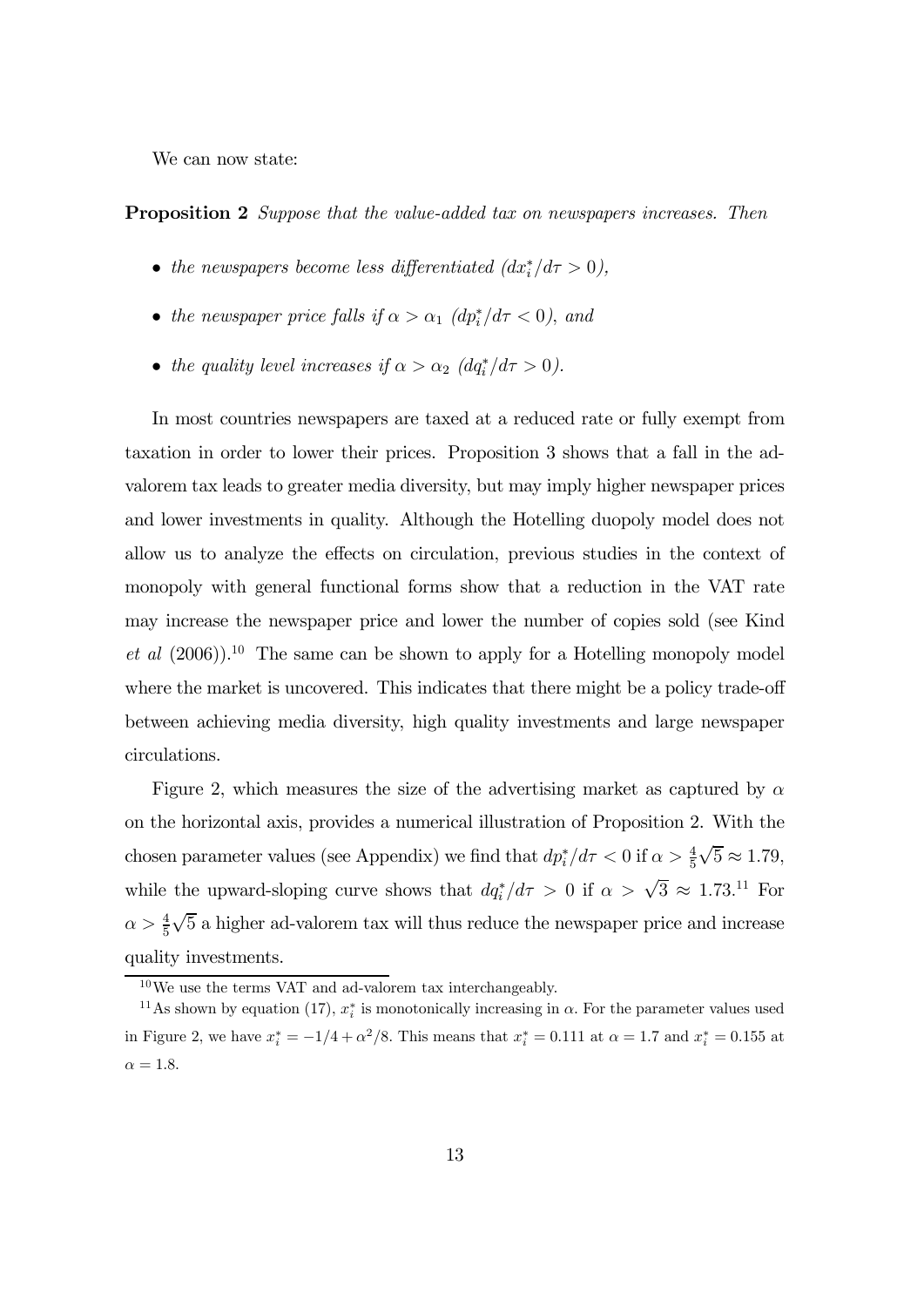

Figure 2: Value added taxes on newspapers: price and quality responses.

Finally, let us consider the effects of increasing  $T$ . Higher ad-valorem taxes on ads make the advertising market relatively less profitable for the newspapers, and will therefore lead to increased differentiation:

$$
\frac{dx_i^*}{dT} = -\frac{\left(\alpha^2 - c_A^2 \left(1 + T\right)^2\right) \left(1 + \tau\right)}{16t\beta \left(1 + T\right)^2} < 0.
$$

Recall that taxes on ads do not enter the newspaper price  $p_i$  at the final stage of the game; see equation (6). We nonetheless find that higher advertising taxes increase the newspaper price. This is due to the relocation effect: since the newspapers end up being more differentiated if T increases, the competitive pressure falls. This unambiguously allows the newspapers to increase their prices. Additionally, the lower competitive pressure reduces the newspapers' incentive to make quality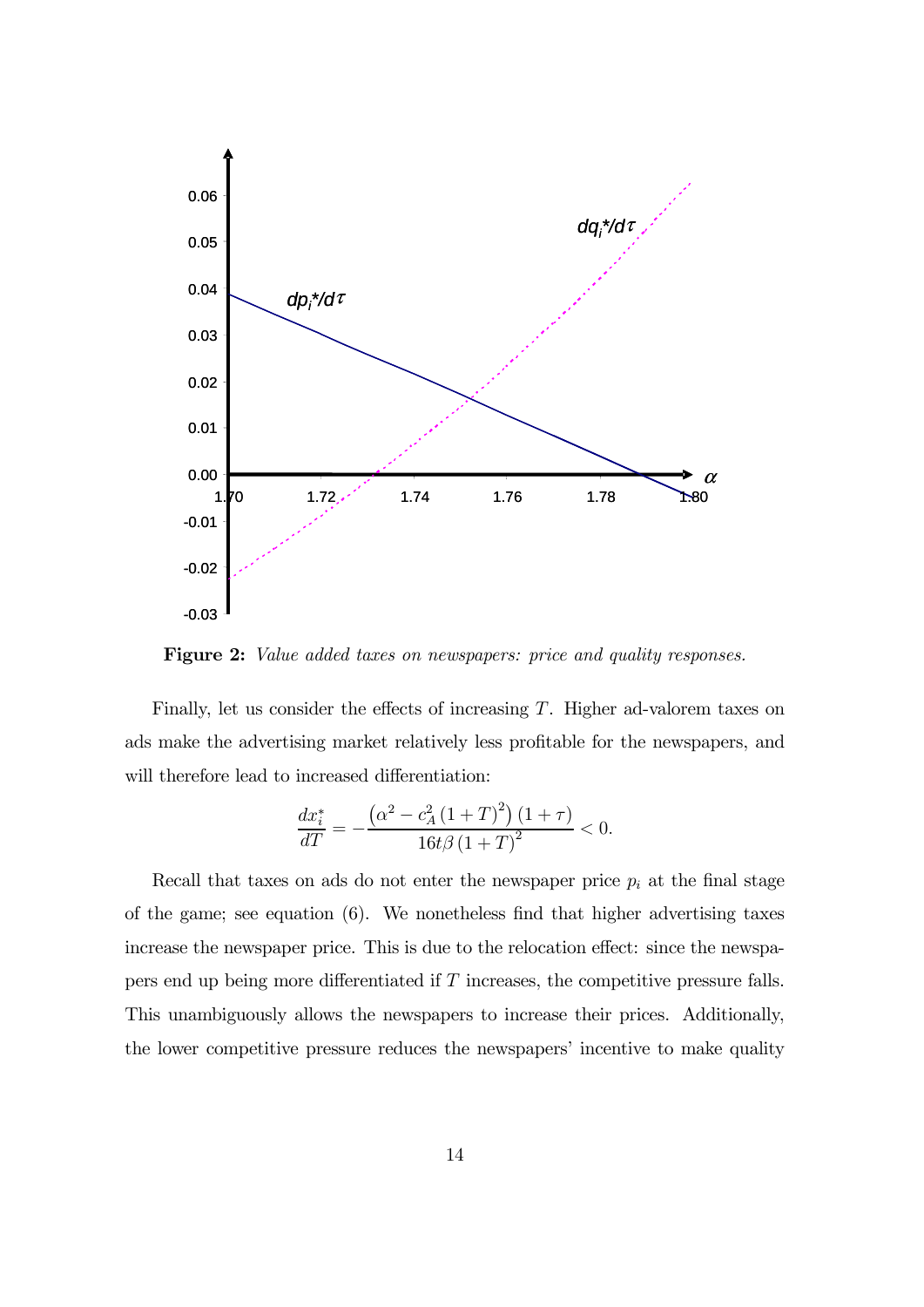investments. We therefore have

$$
\frac{dp_i^*}{dT} = \frac{(1+\tau)(\alpha - c_A(1+T))(2c_A + (1+T))}{1+T} > 0
$$
  
\n
$$
\frac{dq_i^*}{dT} = -\frac{4t\beta((\alpha - c_A(1+T))^2 + 2c_A(1+T)^2)}{\phi(12t\beta(1+T) - (\alpha - c_A(1+T))^2(1+\tau))} < 0.
$$

The effects of taxing advertising can be summarized as follows:

Proposition 3 Suppose that the value-added tax on ads increases. Then

- the newspapers become more differentiated  $(dx^*_{i}/dT < 0)$ ,
- the newspaper price increases  $(dp_i^*/dT > 0)$ , and
- quality investments fall  $(dq_i^*/dT < 0)$ .

Comparing Propositions 2 and 3 we see that the two taxes have very different effects. A reduction in the ad-valorem tax on newspapers (the reduced-rate regime in many countries) makes each platform differentiate its profile further. In contrast, a fall in the tax on ads has the opposite effect; it leads to less differentiation. The impact on quality and the newspaper price may also be of opposite signs, but depends on the importance of advertising as a source of revenue.

## 5 Concluding remarks

Advertising supported media such as newspapers is based on a two-sided business model. The newspaper creates content that is used to attract readers. The readers are then used to attract advertisers. This interrelationship is of importance when policy implications are considered. Governments in democratic countries typically consider media pluralism as a benefit, and in this paper we have shown how a reduced-rate regime for newspapers makes the press industry become more differentiated. Contrary to what one should expect, however, the basic insight in one-sided markets that a fall in taxes lowers end-user prices, need not hold. On the contrary,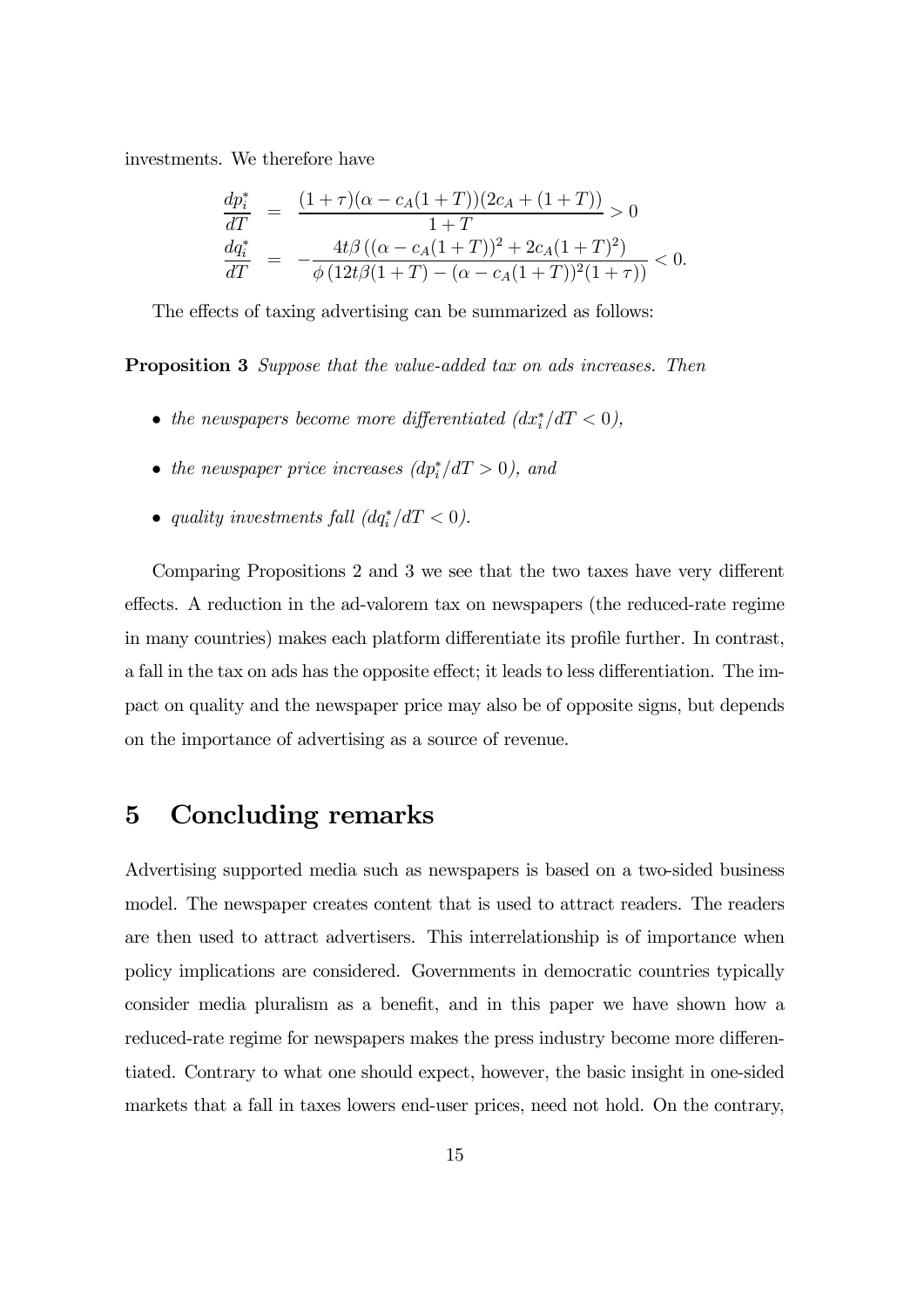we show that a fall in the VAT rate on newspapers may lead to a higher end-user price on newspapers. Our results further suggest that there might be a trade-off between having a press industry that is differentiated in profile and one that has high quality investments if the VAT rate is the government's only instrument.

# 6 Appendix

*Proof that*  $\frac{\partial A_i}{\partial D_i}$  $\frac{dD_i}{dx_i} > 0$  (equation (9)) Differentiating equation (8) with respect to  $D_i$  we find that

$$
\frac{\partial A_i}{\partial D_i} = \left(\frac{\alpha - \beta a_i}{1 + T} - c_A\right) a_i.
$$
\n(20)

Inserting (6) into (2) it further follows that

$$
\frac{dD_i}{dx_i} = \frac{1}{6} \frac{t(1 - x_1 - x_2)^2 - q_i + q_j}{t(1 - x_1 - x_2)^2}.
$$

In a symmetric equilibrium  $(x_i = x_j \text{ and } q_i = q_j)$  we consequently have

$$
\left(\frac{\partial A_i}{\partial D_i}\frac{dD_i}{dx_i}\right)\bigg|_{sym} = \left(\frac{\alpha - \beta a_i}{1+T} - c_A\right)\frac{a_i}{6} > 0.
$$

Proof that  $\frac{\partial \pi_i^*}{\partial q_i} > 0$  (equation (10))

Differentiating  $\pi_i$  with respect to  $q_i$  and using the envelope theorem (which implies that  $\left(\partial \pi_i/\partial p_i\right)/\left(\partial p_i/\partial q_i\right)=0$ ) we have

$$
\frac{\partial \pi_i^*}{\partial q_i} = \left(\frac{p_1}{1+\tau} - c_N\right) \left(\frac{\partial D_i}{\partial q_i} + \frac{\partial D_i}{\partial p_j} \frac{dp_j}{dq_i}\right) + \frac{\partial A_i}{\partial D_i} \frac{dD_i}{dq_i} - \phi q_i.
$$
 (21)

We further find

$$
\left(\frac{\partial D_i}{\partial q_i} + \frac{\partial D_i}{\partial p_j} \frac{dp_j}{dq_i}\right)\Big|_{sym} = \frac{1}{3t\left(1 - 2x_i\right)} > 0
$$

and

$$
\left. \frac{\partial A_i}{\partial D_i} \frac{dD_i}{dq_i} \right|_{sym} = \left( \frac{\alpha - \beta a_1}{1 + T} - c_A \right) \frac{a_i}{2t (1 - 2x_i)} > 0.
$$

The two first terms on the right-hand side of (10) are thus positive. Q.E.D.

Second-order conditions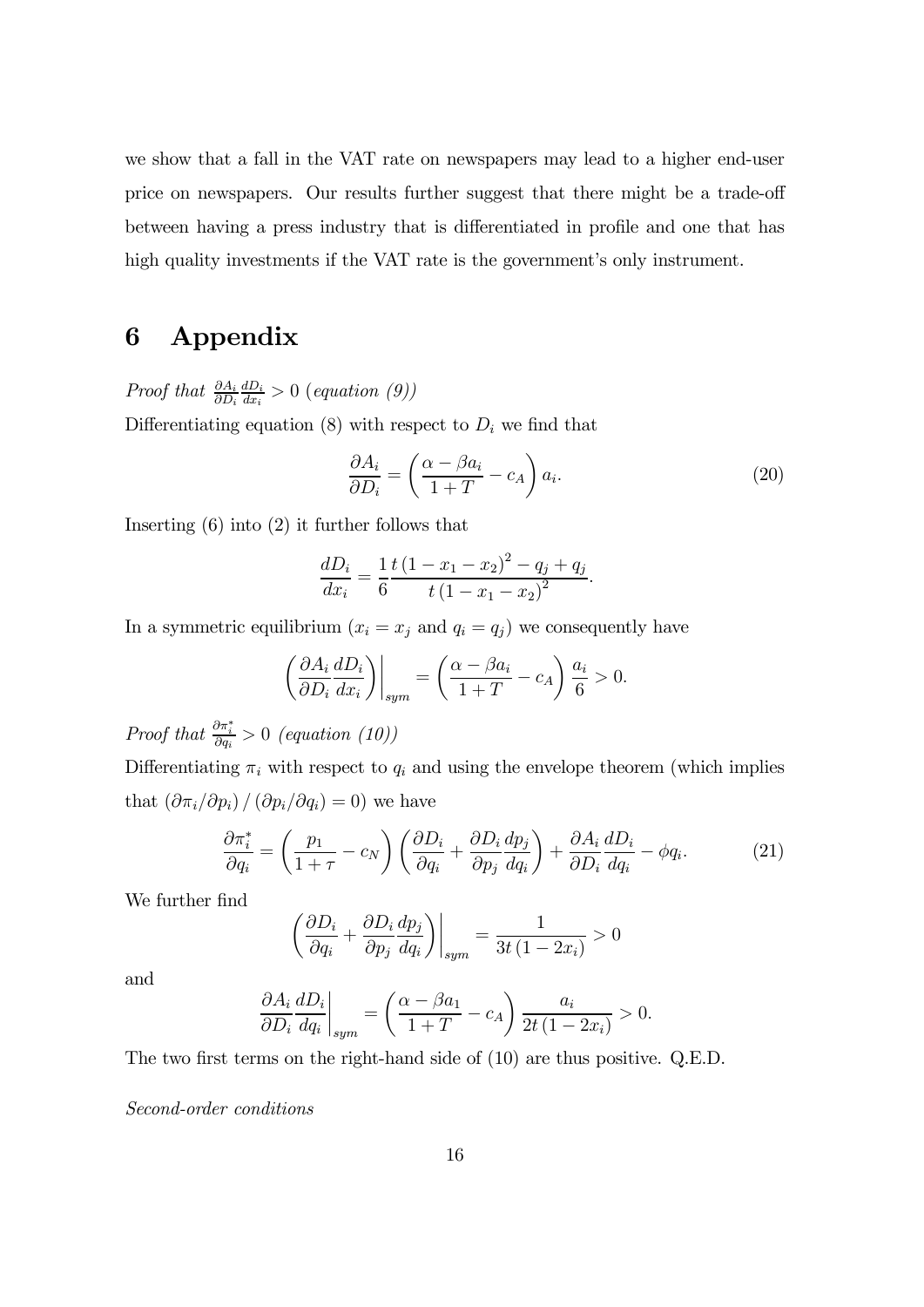The second-order conditions for the third and the second stage are straight forwardly calculated. However, the second-order conditions for the first stage are more complex (and will obviously not be satisfied if  $\phi$  is too small), and require that

$$
\frac{\partial^2 \pi_i}{\partial q_i^2} = -\frac{9t\phi \left(1+\tau\right)\left(1-x_1-x_2\right)-1}{9\left(1+\tau\right)t\left(1-x_1-x_2\right)} < 0\tag{22}
$$

$$
0 > \frac{\partial^2 \pi_i}{\partial x_i^2} = -\left\{ \frac{4\beta t^2 (5 + 3x_i - x_j) (1 - x_1 - x_2)^3 (1 + T)}{36t\beta (1 + \tau) (1 - x_1 - x_2)^3 (1 + T)} - \frac{(q_i - q_j) (4\beta (1 + T) (q_i - q_j) - 3(\alpha - c_A (1 + T))^2 (1 + \tau))}{36t\beta (1 + \tau) (1 - x_1 - x_2)^3 (1 + T)} \right\}
$$
(23)

and

$$
\left(\frac{\partial^2 \pi_i}{\partial q_i^2}\right) \left(\frac{\partial^2 \pi_i}{\partial x_i^2}\right) - \left(\frac{\partial^2 \pi_i}{\partial q_i \partial x_i}\right)^2 > 0
$$
\n(24)

where

$$
\left(\frac{\partial^2 \pi_i}{\partial q_i \partial x_i}\right)^2 = \frac{\left(8\beta \left(1+T\right) \left(\left(q_i - q_j\right) + t \left(1 - x_1 - x_2\right)^2\right) + 3 \left(A - c_N \left(1+T\right)\right)^2 \left(1+\tau\right)\right)^2}{5184 \left(1+\tau\right)^2 t^2 \left(1 - x_1 - x_2\right)^4 \left(1+T\right)^2 \beta^2}.
$$
\n(25)

A necessary condition for the second-order conditions to be satisfied is that  $\phi$  $[9t(1 + \tau)(1 - x_1 - x_2)]^{-1}$ . Otherwise, the costs if quality investments are so low that  $\partial^2 \pi_i / \partial q_i^2$  is non-negative.

Parameter values Parameter values in Figure 2:  $T = \tau = c_N = 0, t = 1/2, \phi =$ 2,  $c_A = 4/10$  and  $\beta = 1$ . Using equations (22) - (25) it can be verified that all second-order conditions are satisfied within the range of  $\alpha$  shown in the figure.

# References

- [1] Anderson, P.S., A. de Palma, and B. Kreider (2001a), The efficiency of indirect taxes under imperfect competition, Journal of Public Economics 81, 231-251.
- [2] Anderson, P.S., A. de Palma, and B. Kreider (2001b), Tax incidence in differentiated product oligopoly, Journal of Public Economics 81, 173-192.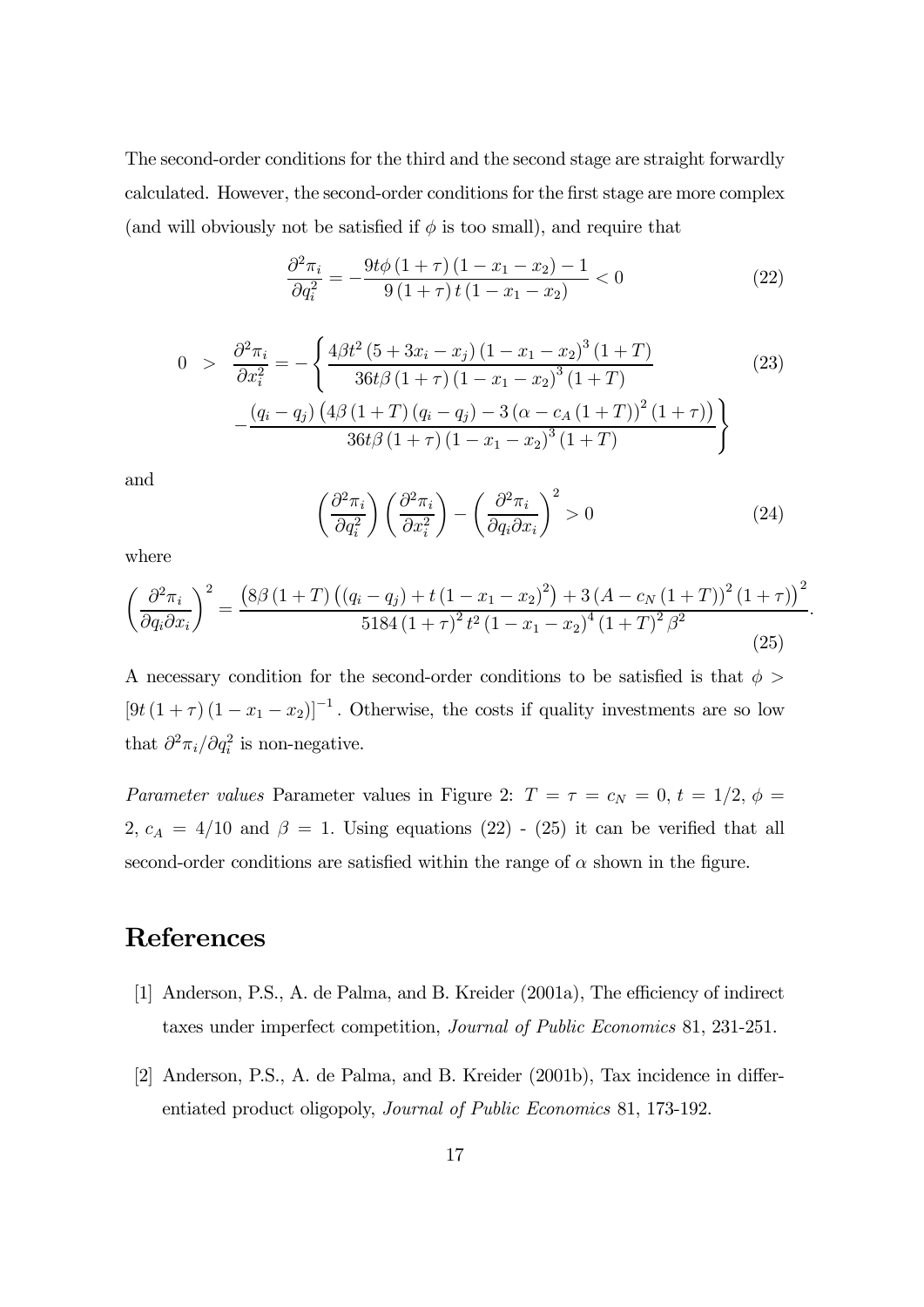- [3] Anderson, P.S. and S. Coate (2005), Market Provision of Broadcasting: A Welfare Analysis, Review of Economic Studies, 72, 947-972.
- [4] Armstrong, M. (2005), Competition in Two-Sided Markets, Mimeo, Rand Journal of Economics, forthcoming.
- [5] Crampes, C. C. Haritchabalet and B. Jullien, (2005), Advertising, Competition and Entry in Media Industries, CESifo Working Paper Series No. 1591.
- [6] Dierickx, I., C. Matutes and D. Neven (1998), Indirect Taxation and Cournot Equilibrium, International Journal of Industrial Organization, 6, 385-399.
- [7] European Commission (2004), VAT Rates Applied in the Member States of the European Community, DOC/2008/2004, Brussels.
- [8] Evans, D. S. (2003a), The Antitrust Economics of Two-Sided Markets, Yale Journal of Regulation, 20 , 325 - 381.
- [9] Evans, D. S. (2003b), Some Empirical Aspects of Multi-Sided Platform Industries, Review of Network Economics, 2 , 191 - 209.
- [10] Fullerton, D. and G.E. Metcalf, (2002), Tax Incidence, in: A. Auerbach and M. Feldstein (eds.), Handbook of Public Economics, vol. 4, 1787-1872 (North-Holland, Amsterdam).
- [11] Gabszewicz, J.J., D. Laussel, and N. Sonnac, (2001), Does Press Advertising Foster the "Pensee Unique"? European Economic Review 45, 645-651.
- [12] Gabszewicz, J.J., D. Laussel, and N. Sonnac, (2002), Press Advertising and the Political Differentiation of Newspapers, Journal of Public Economic Theory 4, 317-334.
- [13] Keen M. and S. Delipalla (1992), The comparison between ad-valorem taxes and specific taxation under imperfect competition, Journal of Public Economics 49, 351-367.